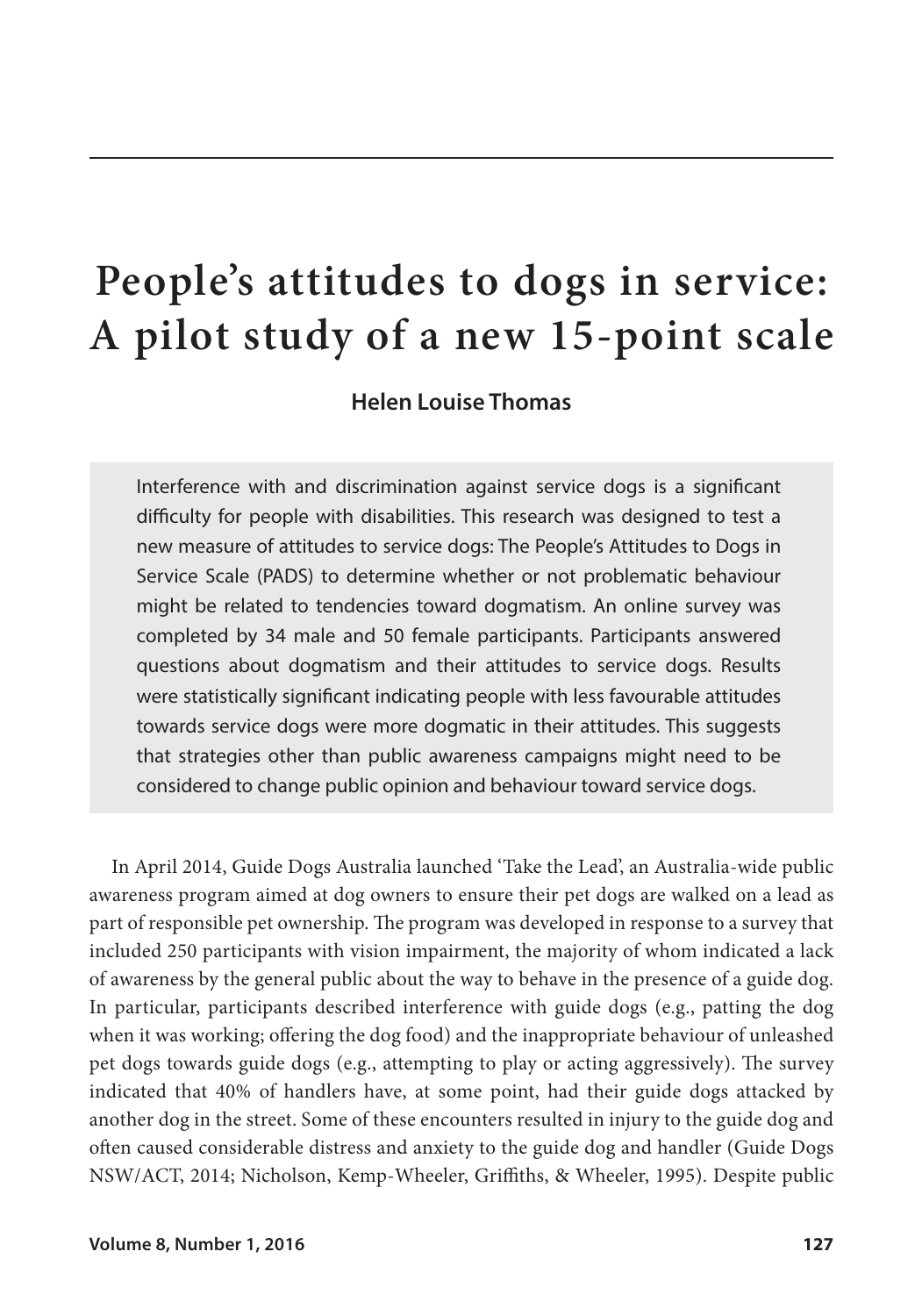awareness campaigns there are still reported incidents in the press about off-leash dogs attacking guide dogs (Georgopoulos, 2015; O'Connor, 2014; Pranesh, 2014).

There is limited research about people's attitudes toward guide dogs in Australia and other developed countries, although there is a wide body of research about attitudes to people with disabilities and the therapeutic psychosocial effects of guide dogs (Coleman, 2013; Koda, Morioka, Kubo, Wada et al., 2011; Miura, Bradshaw, & Tanida, 2002; Hart, Zasloff, & Benfatto, 1996).

Service dog charities have spent considerable time and money on education campaigns in an attempt to reduce the reported problematic behaviour by the general public (Assistance Dogs Australia, 2014; Guide Dogs NSW/ACT, 2014). The campaigns were largely based on the premise that lack of education is the driver of inappropriate public behaviour. Miura et al. (2002) examined the attitudes towards service dogs by 37 British and 39 Japanese college students between the ages of 16 and 20 years. They found that students with positive attitudes toward dogs, regardless of their cultural background, still disapproved of service dogs in some environments such as public food areas (e.g., cafés). The authors suggested that public education about service dogs might be the key to resolving this problem. However, ongoing media reports about pet dog attacks on guide dogs and problematic public behaviour toward guide dogs appear to suggest that the public campaign messages are ineffective. However, an alternative explanation might be that some people remain unwilling to give up their beliefs and opinions about service dogs, dogs in public places, and the impact of their own pets despite education campaigns.

Altemeyer (2002) hypothesised that, for some people, contradicting their belief systems causes fear and psychological disquiet to the extent that new information is discarded. Dogmatism or a tendency to "relatively unchangeable, unjustified certainty" (Altemeyer, 2002) can be a barrier to attitude change. Dogmatic styles of cognition influence the processing of information in a manner that reinforces an individual's current views and attitudes (Ottati, Price, Wilson, & Sumaktoyo, 2015).

Altemeyer (2002) devised a 20-item Dogmatism Scale (DOG) to measure tendencies toward inflexibility of thinking despite the presentation of new information that warrants a rethinking of previously held incorrect or outdated ideas and/or assumptions. For example, he found that those who scored high on the scale were more likely to believe implicitly and unwaveringly in the Bible. Even when inconsistencies were highlighted, their resolve did not weaken. Conversely, people who scored lower on the scale were more likely to be persuaded to change their opinion in light of new information. If dogmatism is a stable trait, then resistance to change could be responsible for resistance to new information. Ehrlich's (1961) study suggested that dogmatism is a significant barrier to learning, and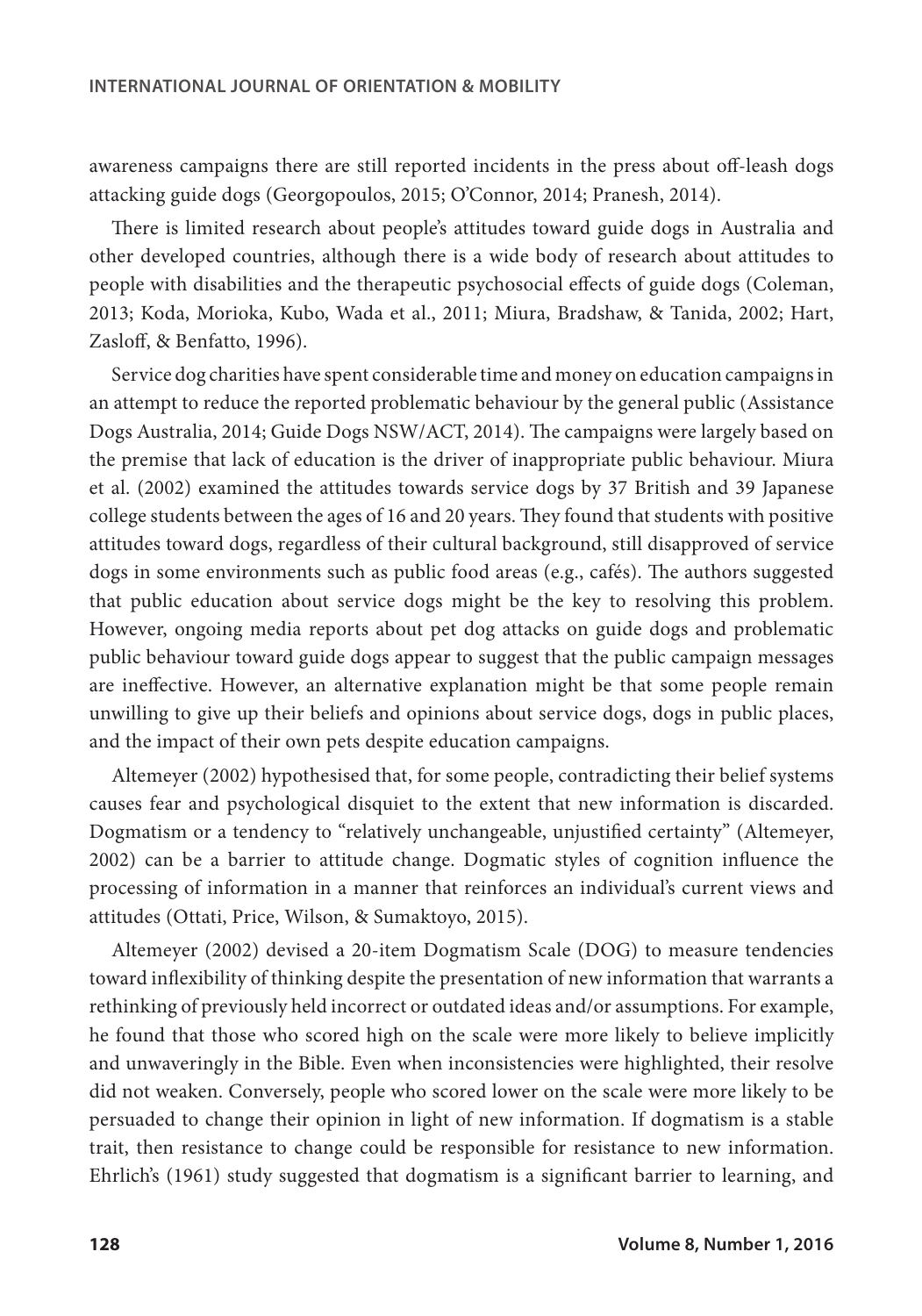Gratton Kemp (1962) found that people who are more dogmatic are less likely to be objective in their judgment and evaluation of problems.

Research indicates attitude is a significant predictor of behaviour (Ajzen, 1991; Blue, 1995; Conner & Sparks, 1996; Jonas & Doll, 1996, as cited in Armitage & Connor, 2001). Ajzen's (1991) Theory of Planned Behavior (TPB) suggested that behaviour is governed by intention to act in a certain way, in this case, acting responsibly toward working dogs. Intention to act is dependent on three elements namely: attitudes, norms (personal or social), and perceived behavioural control. The strength of the intention is predicted by the attitude to the behaviour. Norms act as a pressure to perform a desirable act, either pressure personally to control dissonance or a subjective norm, pressure exerted by societal expectation (Koger & Winter, 2010). In a study of 146 college students aged between 17 and 30 years, Ajzen (1991) found that intention to engage in dishonest behaviour was strongly related to attitude, subjective norms, and perceived behavioural control. In addition, intention and perceived behavioural control were significant predictors of behaviour. In support of these findings, a meta-analysis of 185 studies found TPB to be a predictor of intention and behaviour (Armitage & Connor, 2001). The findings hold strong for a variety of behaviours such as: food safety handling (Mullan, Allom, Sainsbury, & Monds, 2015), a meta-analysis of decision making in a medical environment (Thompson‐Leduc, Clayman, Turcotte, & Légaré, 2015), opposition to environmental sustainability projects (Read, Brown, Thorsteinsson, Morgan, & Price, 2013), and sunscreen use (Thomson, White, &



Figure 1. The Theory of Planned Behaviour as it applies to behaviour towards service dogs in public.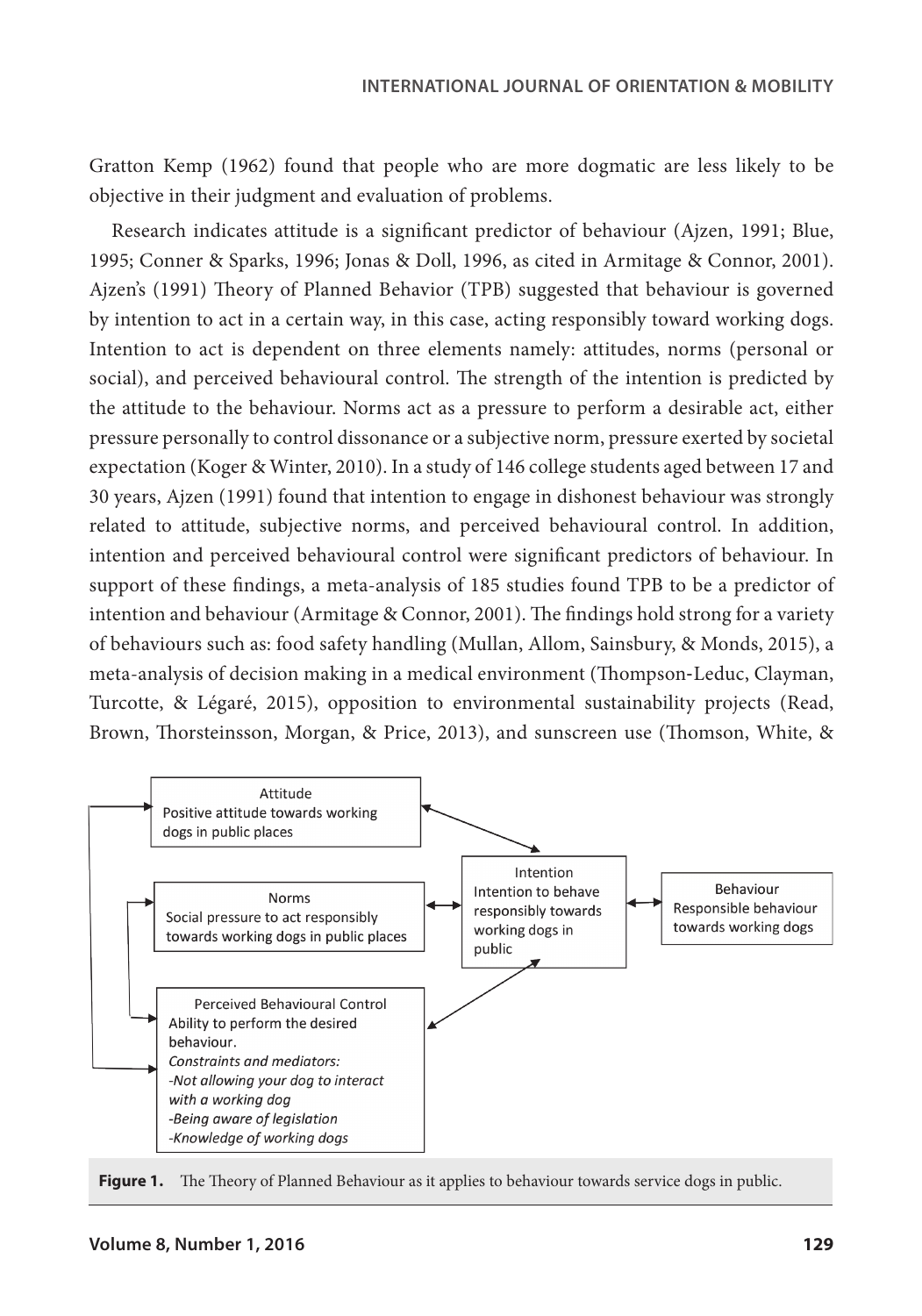Hamilton, 2012). Figure 1 shows the practical application for TPB in relation to attitudes towards service dogs.

If, as research suggests, attitude is the driver of behaviour, then investigating people's attitudes toward guide dogs might lead to an understanding of what influences those attitudes and what drives unacceptable behaviour towards service dogs. With that in mind, the purpose of this research was to design a new measure of people's attitudes to dogs in service. The resulting measure, People's Attitudes to Dogs in Service (PADS), contained 14 items. In addition, K9, a 9-item knowledge sub-scale, was also designed. Both of the new scales were reviewed for face validity by a convenience interest group of seven people (age range 28-72 years; one male and four females without a disability; one female with vision impairment who is a guide dog handler; one female with another disability). They were selected for their experience in disability services. The scales were also peer reviewed by two volunteer third year psychology students at the University of New England, NSW, Australia. The original attitude scale contained 14 items; however, an additional item was suggested by the guide dog handler: 'I think dogs off the leash could be a danger to a service dog or the disabled person that they are with'. It was believed that the agreement option 'Do not know' should be removed to avoid 'fence sitters', resulting in the 15-item multiple choice PADS. Participants indicated their strength of agreement from 1 (*strongly disagree*) to 4 (*strongly agree*), to statements (e.g., 'I like dogs'). It was decided the K9 sub-scale was beyond the scope of this research project, but is critical nonetheless and will form the basis of future research. This pilot study was undertaken to test the new measure of attitudes to service dogs and determine a link between unfavourable attitudes and rigidity of conviction. It was predicted that there would be a relationship between attitudes to service dogs and dogmatism. It was not expected that there would be a gender difference on either construct.

# **METHOD**

## *Participants*

Eighty-four participants (50 females, 34 males, *M age*= 43.96 years, *SD* = 13.90, range: 20- 79 years), were recruited from the University of New England (UNE) and the researchers Facebook. An advertisement was placed on the UNE website and on Facebook inviting individuals, currently living in Australia, to complete an anonymous questionnaire. Consent and agreement to participate in the study was obtained prior to the commencement of the questionnaire.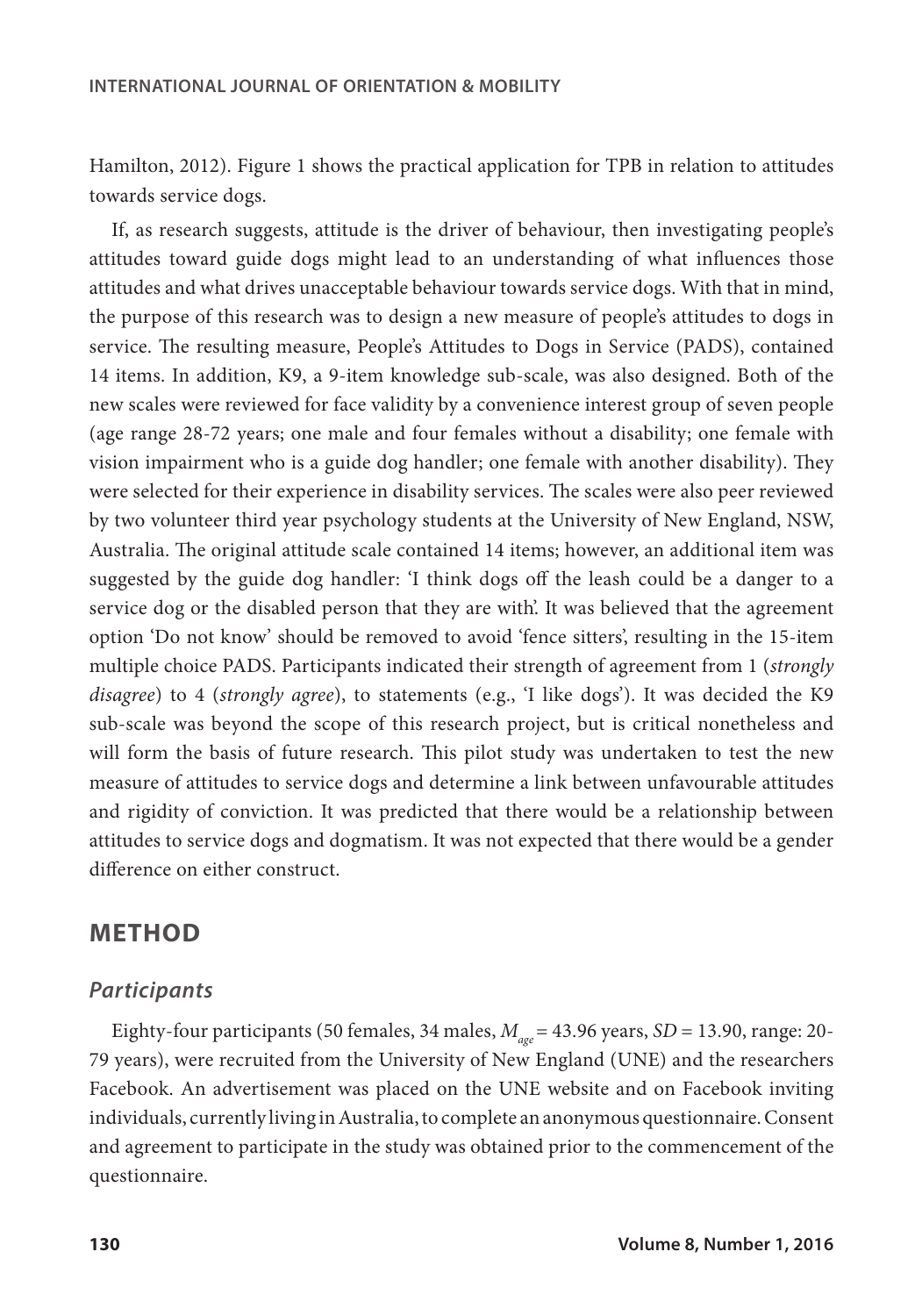## *Materials*

The DOG Scale (Altemeyer, 2002) was used to assess dogmatism. On a Likert scale participants indicated their strength of agreement from 1 (*very strongly disagree*) to 9 (*very strongly agree*), to statements (e.g., 'My opinions are right and will stand the test of time'). Altemeyer (2002) reported good internal reliability ( $\alpha$  = .90) from using a sample of university students (*n=781*). The PADS Scale assessed attitudes to service dogs being in public places (e.g., restaurants, taxis, public transport). On a Likert scale participants indicated their strength of agreement from 1 (*strongly disagree*) to 4 (*strongly agree*), to statements (e.g., 'I think that service dogs should be welcome in restaurants') and ('If I was a taxi driver I would refuse to take a passenger with a service dog').

#### *Procedure*

The Human Research Ethics Committee at UNE approved the study and an anonymous online Qualtrics (2011) survey was constructed using PADS, the DOG Scale, age, gender, and participant instructions. The survey link was published online. The data were analysed using the Statistical Package for Social Sciences (SPSS, version 22, 2013).

# *Results*

The DOG Scale returned a Cronbach's alpha of .88. The PADS Scale suggested good internal reliability ( $\alpha = .75$ ). The worst performing item was question 4 (T would pat a guide dog') with a negative item total correlation of  $r(84) = -.145$ , which when excluded α increased to .81. The best performing item was question 8 ('I would allow a service dog in my car'), *r*(84) = .650. All other items showed very little variability indicating largely homogenous items. Table 1 shows a summary of the results.

| Statistical summary: The Dogmatic Scale (DOG), People's Attitude to Dogs in Service Scale<br>Table 1.<br>(PADS), and Cronbach's alpha. |          |       |          |       |          |                 |            |
|----------------------------------------------------------------------------------------------------------------------------------------|----------|-------|----------|-------|----------|-----------------|------------|
|                                                                                                                                        | Male     |       | Female   |       | Total    |                 | Cronbach's |
|                                                                                                                                        | $(n=34)$ |       | $(n=50)$ |       | $(n=84)$ |                 | $\alpha$   |
| Scale                                                                                                                                  | M        | SD.   | M        | SD    | M        | SD <sub>1</sub> |            |
|                                                                                                                                        |          |       |          |       |          |                 |            |
| DOG.                                                                                                                                   | 60.68    | 20.91 | 60.84    | 19.80 | 60.77    | 20.14           | .88        |
| <b>PADS</b>                                                                                                                            | 51.24    | 5.18  | 53.46    | 4.77  | 52.56    | 5.03            | .75        |

**Table 1.** Statistical summary: The Dogmatic Scale (DOG), People's Attitude to Dogs in Service Scale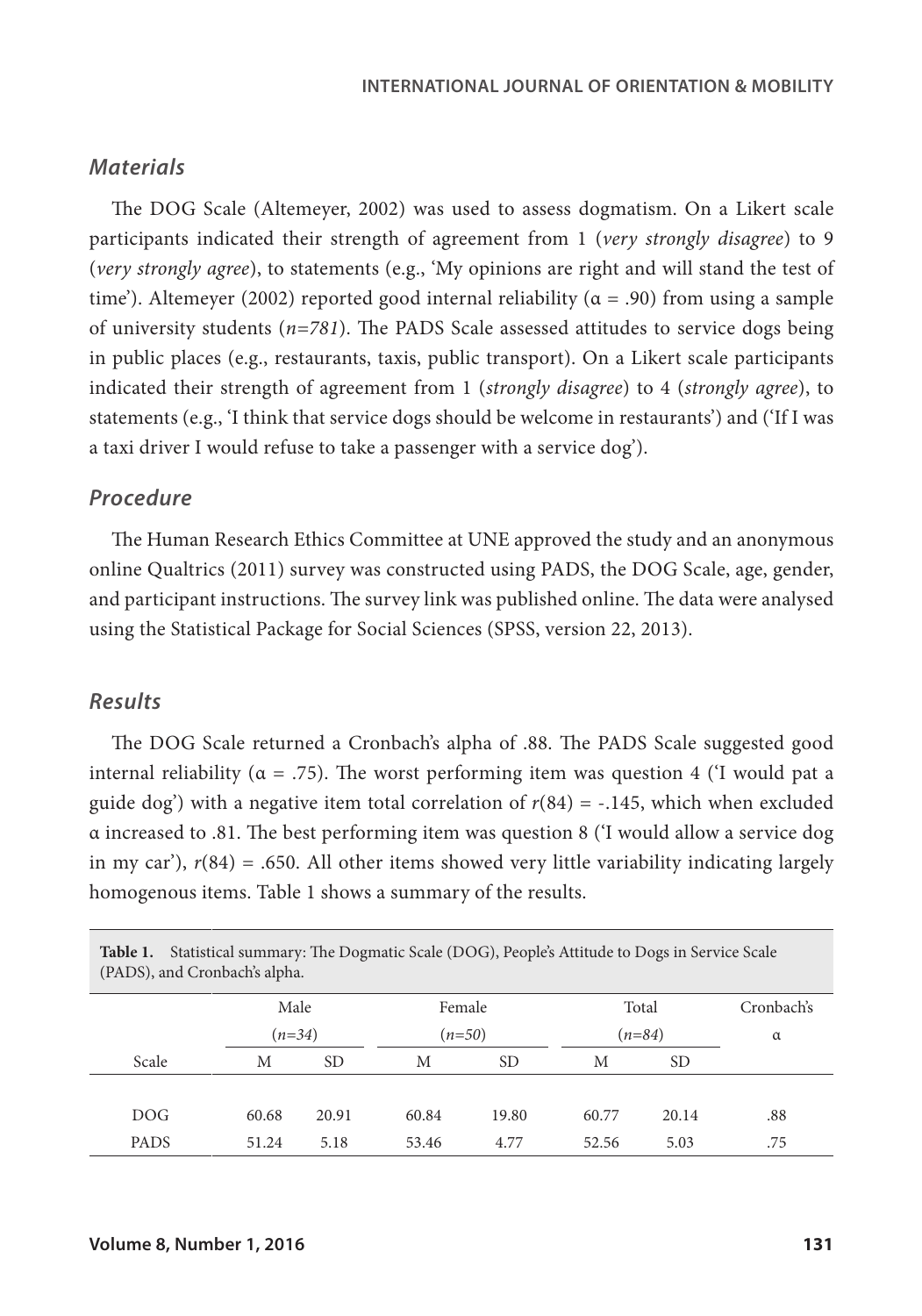The criterion for statistical significance was an alpha level of .05 (two-tailed). An independent samples *t* test was used to compare males and females on the DOG Scale. Levene's Test for Equality of Variance was not significant ( $F = 0.37$ ,  $p = .544$ ), indicating homogeneity of variance was not violated (i.e., variability between the two groups, male and female, were equal at all levels of the independent variable). The *t* test was not significant,  $t(82)$  -0.04,  $p = 0.971$ , indicating no difference between males and females on dogmatism. The effect size was small, *d* = -0.01, 95% CI [-0.44, 0.43]. An independent samples *t* test was used to compare males and females on PADS. Levene's Test was not significant ( $F = 0.44$ , *p* = .511), indicating homogeneity of variance was not violated. The *t* test was significant,  $t(82)$  -2.03,  $p = 0.046$ , indicating a significant difference between males and females on attitudes to service dogs. The effect size was small to medium,  $d = 0.44$ , 95% CI [0.00, 0.88].

To assess the size and direction of the relationship between the DOG Scale and PADS Scale, a bivariate Pearson's product-moment correlation coefficient (*r*) was calculated. The correlation was small to medium in size, negative and significant,  $r(84) = -.261$ ,  $p = .017$ , indicating that 7% of the variability in PADS scores could be explained by dogmatism.

# *Discussion*

This research was conducted to test a new attitude scale (PADS) which measures people's attitudes towards service dogs. It also sought to determine the extent, if any, of a link between participants' attitudes towards service dogs and their level of dogmatism. There was no difference between males and female participants on dogmatism, but females held significantly more favourable attitudes to service dogs. Interestingly, the data indicated that less favourable attitudes to service dogs were related to a participant's level of dogmatism although the effect size was not large. The rest of the variance could possibly be explained by the participant's lack of knowledge about the way to behave in the presence of service dogs and lack of knowledge about rights of access legislation for service dogs. These findings are consistent with Miura et al. (2002) who found British guide dog owners were denied access to eating establishments from time to time. The knowledge hypothesis notwithstanding, the most likely reason for the small effect size is the sample size. The sample was small at *n=84* and it is reasonable to assume that with a larger sample, the magnitude of the effect would be greater. If the study were to be replicated applying a priori power analysis (G\*Power 3) (Faul, Erdfelder, Lang, & Buchner, 2007) then it would indicate the total sample needed to detect a larger effect size with the appropriate level of power.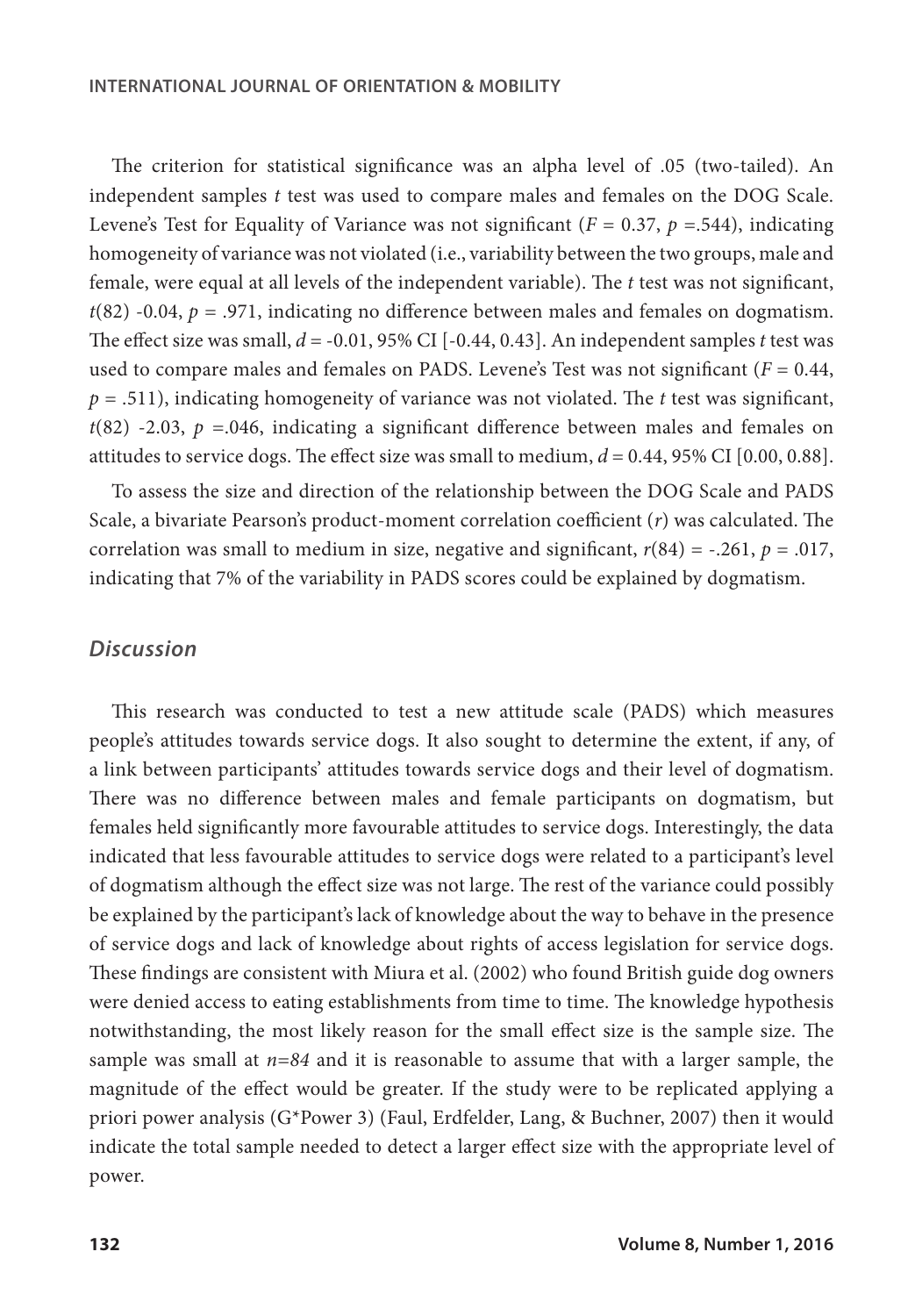The PADS Scale appeared to have good psychometric properties with a Cronbach's alpha (internal consistency) of .75. Nunnally (1978) suggested in the early stages of research, an alpha level of .5 is acceptable. Item 4, 'I would pat a service dog in the street if I saw one' was the weakest item at  $\alpha = .7$ ; without it the Cronbach's alpha would have been .8. This question is ambiguous and might not reflect the attitude intended to be measured, 'It is not okay to touch a working guide dog'. Re-wording the question to read 'It is not okay to touch a working guide dog' might resolve the problem. A further limitation was the number of items. The study would have benefited from approximately 20 items with more than one item relating to direct interference with service dogs. To obtain convergent evidence of an attitude, it is preferable to ask the same questions in different ways to measure consistency of response. The results of the current study indicate a third of the participants thought it was okay to pat a guide dog. A second question to corroborate this statistic would have added further evidence that people still think it is okay to interfere with a service dog even after a nationwide campaign to reduce the behaviour.

The small sample in the current study (*n=84*) is a limitation and might have contributed to the small effect size of the outcome. The small number might also be a misrepresentation of the general population. It is a convenience sample of university students and Facebook contacts of which 90.5% were 25 years and over. Using a university sample, known as the College Sophomore Problem, does not nullify research but simply makes it incomplete (Stanovich, 2007). The demographic of a UNE sample would typically be middle-class mature-age students, university educated, professionals. This assumption is based on Australian Bureau of Statistics (ABS) (2013) findings that mature-age university students are predominantly nurses, university lecturers, tutors, and teachers. Thus, the demographic of this study would have probably influenced the results. Schoon, Cheng, Gale, Batty, and Deary (2010) found socioeconomic status to affect social perception. Their large study of nearly 9000 people suggested that educational attainment and socioeconomic status are positively correlated with more open-minded, tolerant, and liberal social attitudes across a variety of such areas as antiracism, social liberalism, and gender equality. This study does not specifically mention tolerant attitudes towards people with disabilities or their assistance animals; however, people are typically consistent and coherent in their attitudes (Festinger, 1957). In summary, the population in this study is likely to be more sympathetic and open-minded than a more diverse sample. A replication of the study with a broader sample demographic including other socioeconomic groups is likely to include people with less tolerant and more dogmatic cognition styles, possibly resulting in a larger effect size.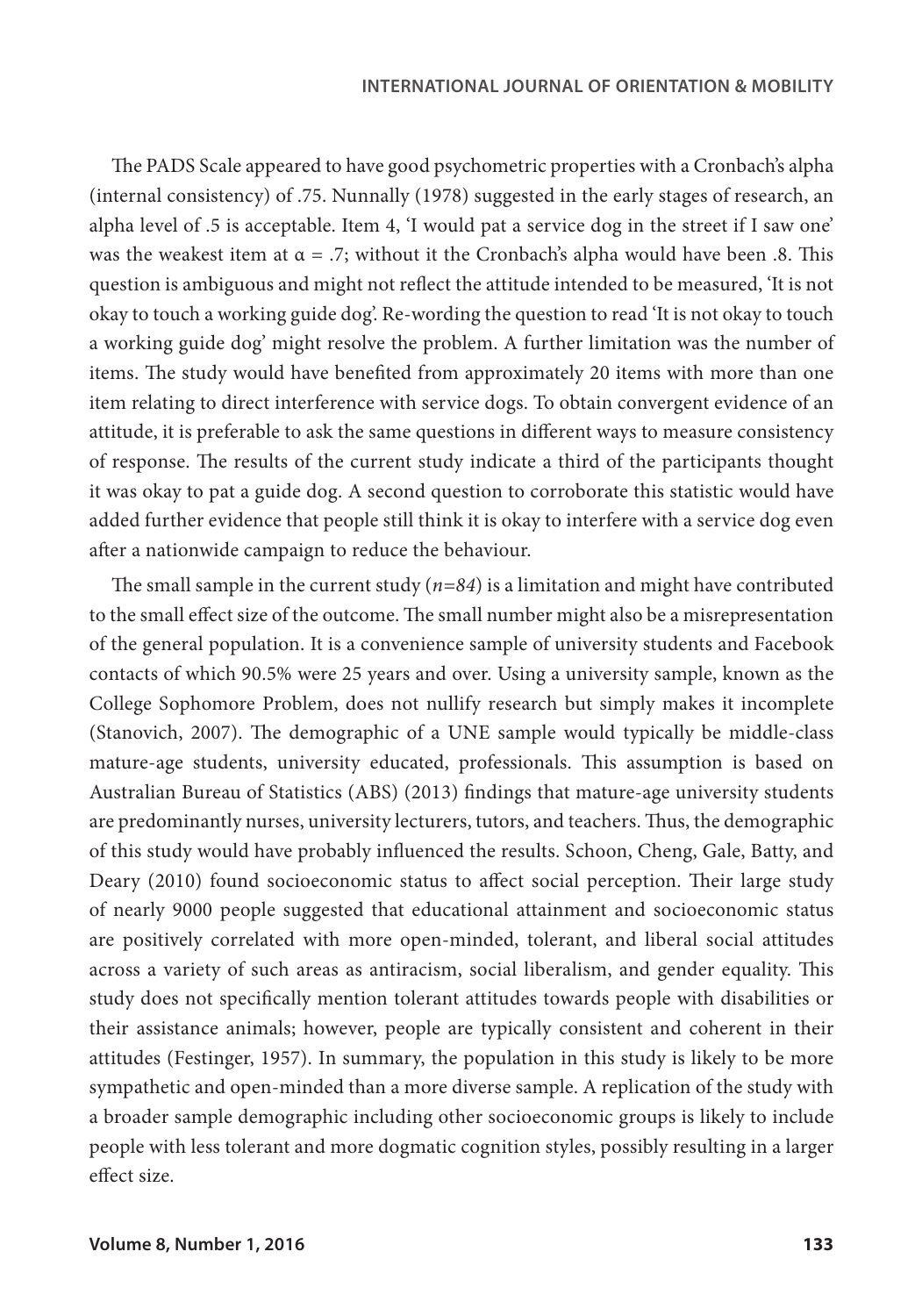The results of the current study indicate further research about attitudes and behaviour towards service dogs is required. Interference with service dogs continues within this sample with 30% of the participants believing it is acceptable to touch a working service dog, and 12% believing that off-leash dogs pose no threat to service dogs and their handlers. In addition, those people with a tendency toward rigid, dogmatic attitudes held more negative attitudes towards service dogs. Studies have shown attitude is a strong predictor of behaviour (Ajzen, 1991; Koger & Winter, 2010; Mullan et al., 2015); moreover, people with dogmatic styles of cognition are more resistant to noticing and applying new information (Altemeyer, 2002; Gurney, Mckeown, Churchyard, & Howlett, 2013; Ottati et al., 2015).

If lack of knowledge is mediating the relationship between attitude and behaviour, then knowledge of the way to behave in the presence of a service dog could be taught. If dogmatic attitudes are the mediating variable between people's attitudes towards service dogs and behaviour, then it might suggest people are aware the campaigns tell them it is unacceptable to interfere with service dogs, but rigidity of thinking is stopping them from accepting the message. The demographic of this study are educated and middle class, and, according to the research, should be more sympathetic, liberal, and open-minded. However, the findings do appear to support that.

A revision of the PADS Scale is needed with additional items directly related to interference with service dogs and the re-wording of item 4. Items need to ask the same questions but in a slightly different way to ensure consistency of response. It might be beneficial that an interest group evaluates the items in the PADS and the K9 (knowledge scale). A pilot study to test the scales would ideally include a sample of at least 100 participants. An item analysis would allow for the rejection of poor performing items (Shum, O'Gorman, Myers, & Creed, 2013). The revised PADS, K9, and the DOG could be used to conduct a mediation analysis. This will determine whether or not behaviour (outcome) can be predicted by attitude or is influenced (mediated) by knowledge or dogmatism. A priori G\*Power 3 analysis (Faul et al., 2007) would determine the size of the sample needed for the desired effect size at the appropriate level of power. The mediation models in Figures 2 and 3 show the mediated pathways of the hypotheses of a further study.

By examining the direct effect of attitude on behaviour whilst controlling for knowledge/ dogmatism, the indirect effect of attitude through knowledge/dogmatism and the total effect of attitude on behaviour, causation might be implied. In summary, further research might find people's negative behaviour towards service dogs is caused by their lack of knowledge. Alternatively, it might be due to their unwillingness to change their attitude despite new information. If people are lacking knowledge, then the 'Take the Lead'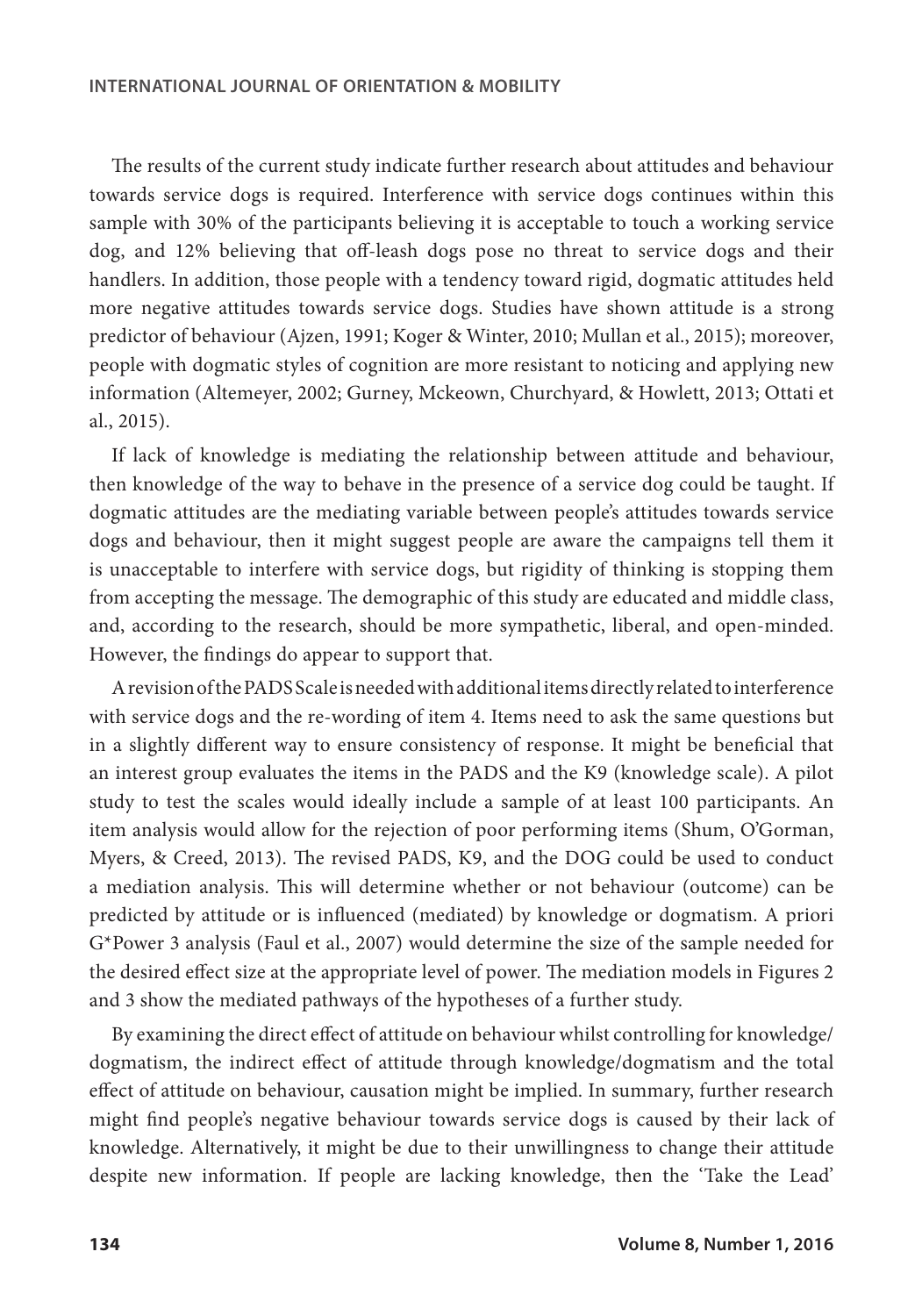

campaign might need to be repeated. However, if dogmatism is the reason, then a different campaign strategy could be required.

# **REFERENCES**

- Ajzen, I. (1991). The theory of planned behaviour. *Organisational, Behaviour and Human Decision Processes, 50*, 179-211. doi:10.1016/0749-5978(91)90020-T
- Altemeyer, B. (2002). Dogmatic behaviour among students: Testing a new measure of dogmatism. *Journal of Social Psychology, 142*(6), 713-721.
- Armitage, C. J., & Conner, M. (2001). Efficacy of the theory of planned behaviour: A metaanalytic review. *British Journal of Social Psychology, 40*(4), 471-499. doi:http://dx.doi. org/10.1348/014466601164939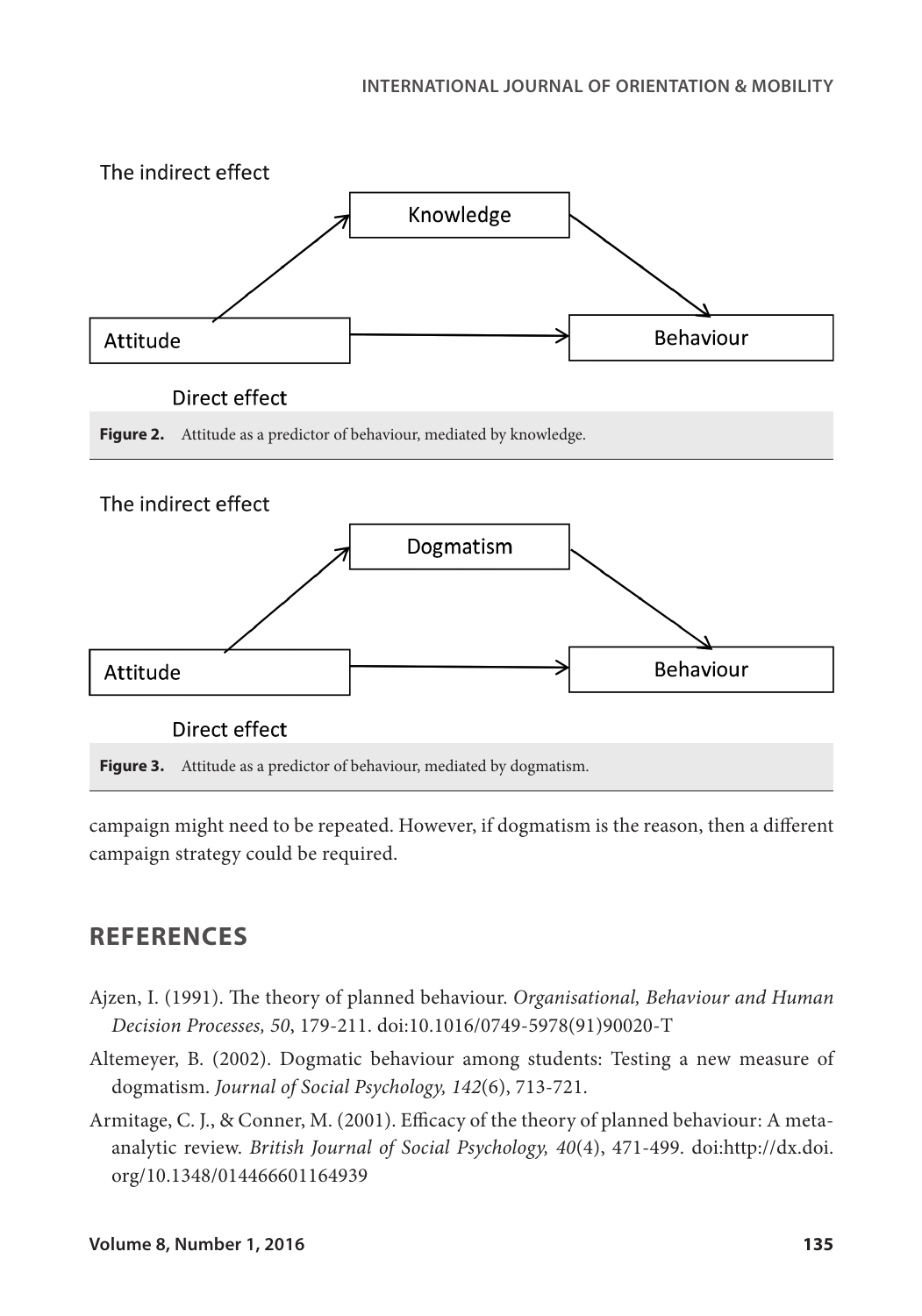- Assistance Dogs Australia. (2014). *News: Assistance Dogs Australia awareness week*. Retrieved from http://www.assistancedogs.org.au/
- Australian Bureau of Statistics. (ABS). (2013). *Australian social trends, hitting the books: Characteristics of higher education students, 2013* (Cat. No. 4102.0). Canberra, ACT: Author.
- Blue, C. L. (1995). The predictive capacity of the theory of reasoned action and the theory of planned behavior in exercise research: An integrated literature review. *Research in Nursing and Health, 18*, 105-121.
- Coleman, J. A. (2013). Differences in attitudes towards people with disabilities: Examining the effects of the presence of an assistance dog. *VCU Theses and Dissertations.* Paper 3252. http://scholarscompass.vcu.edu/etd/3252
- Connor, M., & Sparks, P. (1996). The theory of planned behavior and health behaviors. In M. Connor, & P. Norman (Eds.), *Predicting health behavior: Research and practice with social cognition models* (pp. 121-162). Philadelphia: Open University Press.
- Ehrlich, H. J. (1961). Dogmatism and learning. *Journal of Abnormal and Social Psychology, 62*(1), 148-149. doi:10.1037/h0048269
- Faul, F., Erdfelder, E., Lang, A. G., & Buchner, A. (2007). G\*Power 3: A flexible statistical power analysis program for the social, behavioral, and biomedical sciences. *Behavior Research Methods, 39*, 175-191.
- Festinger, L. (1957). *A theory of cognitive dissonance*. Stanford, CA: Stanford University Press.
- Georgopoulos, M. (2015, September 28). Guide dogs and their owners in danger's way when attacked by unleased pets. *Penrith Press*, NSW, Australia.
- Gratton Kemp, C. (1962). Critical thinking: Open and closed minds. *The American Behavioral Scientist, 5*(5), 10.
- Guide Dogs NSW/ACT. (2014). *Education and resources*. Retrieved from http://www. guidedogs.com.au/
- Gurney, D. J., Mckeown, S., Churchyard, J., & Howlett, N. (2013). Believe it or not: Exploring the relationship between dogmatism and openness within non-religious samples. *Personality and Individual Differences, 55*(8), 936-940.
- Hart, L. A., Zasloff, R. L., & Benfatto, A. M. (1996). The socializing role of hearing dogs. *Applied Animal Behaviour Science, 47*, 7-15.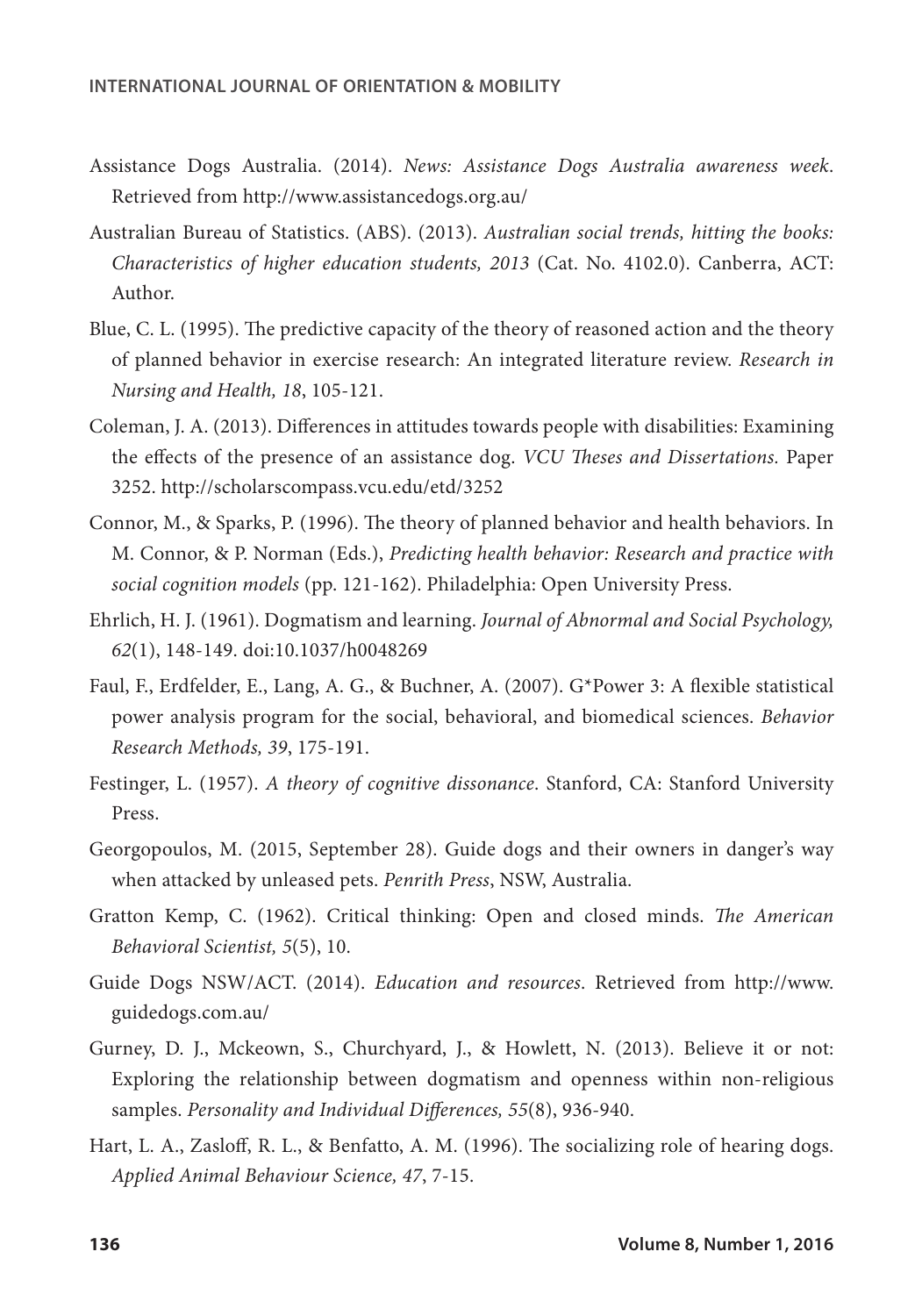- Koda, N., Morioka, N., Kubo, M., Wada, T., Yoshikawa, A., Nakamura, H., & Shinoda, R. (2011). Opinions by people with vision impairment about wanting or not wanting guide dogs. *International Journal of Orientation & Mobility, 4*(1), 21-31.
- Koger, S. M., & Winter, D. D. (2010). *The psychology of environmental problems* (3rd ed.). New York: Psychology Press.
- Miura, A., Bradshaw, J. W. S., & Tanida, H. V. (2002). Attitudes towards assistance dogs in Japan and the UK: A comparison of college students studying animal care. *Anthrozoös, 15*(3), 227-242.
- Mullan, B., Allom, V., Sainsbury, K., & Monds, L. A. (2015). Examining the predictive utility of an extended theory of planned behaviour model in the context of specific individual safe food-handling. *Appetite, 90*, 91-98. doi:http://dx.doi.org/10.1016/j. appet.2015.02.033
- Nicholson, J., Kemp-Wheeler, S., Griffiths, D., & Wheeler, D. (1995). Distress arising from the end of a guide dog partnership. *Anthrozoös, 8*(2), 100-110.
- Nunnally, J. C. (1978). Psychometric theory (3rd ed.). New York: McGraw-Hill.
- O'Connor, C. (2014, May 7). Guide dog attacked. *The Western Weekender*, NSW, Australia. Retrieved from http://www.westernweekender.com.au/index.php/news/ 2225-guide-dog-attacked
- Ottati, V., Price, E., Wilson, C., & Sumaktoyo, N. (2015). When self-perceptions of expertise increase closed-minded cognition: The earned dogmatism effect. *Journal of Experimental Social Psychology, 61*, 131.
- Pranesh, N. (2014, April 29). Owner of mauled guide dog pleads for control. *Penrith Press*, NSW, Australia. Retrieved from http://newslocal.newspaperdirect.com/epaper/viewer. aspx
- Qualtrics Research Survey Software. (2011). *Qualtrics.* Retrieved from https://unebcss. co1.qualtrics.com
- Read, D. L., Brown, R. F., Thorsteinsson, E. B., Morgan, M., & Price, I. (2013). The theory of planned behaviour as a model for predicting public opposition to wind farm developments. *Journal of Environmental Psychology, 36*, 70-76. doi:http://dx.doi. org/10.1016/j.jenvp.2013.07.001
- Schoon, I., Cheng, H., Gale, C. R., Batty, G. D., & Deary, I. J. (2010). Social status, cognitive ability, and educational attainment as predictors of liberal social attitudes and political trust. *Intelligence, 38*(1), 144-150.